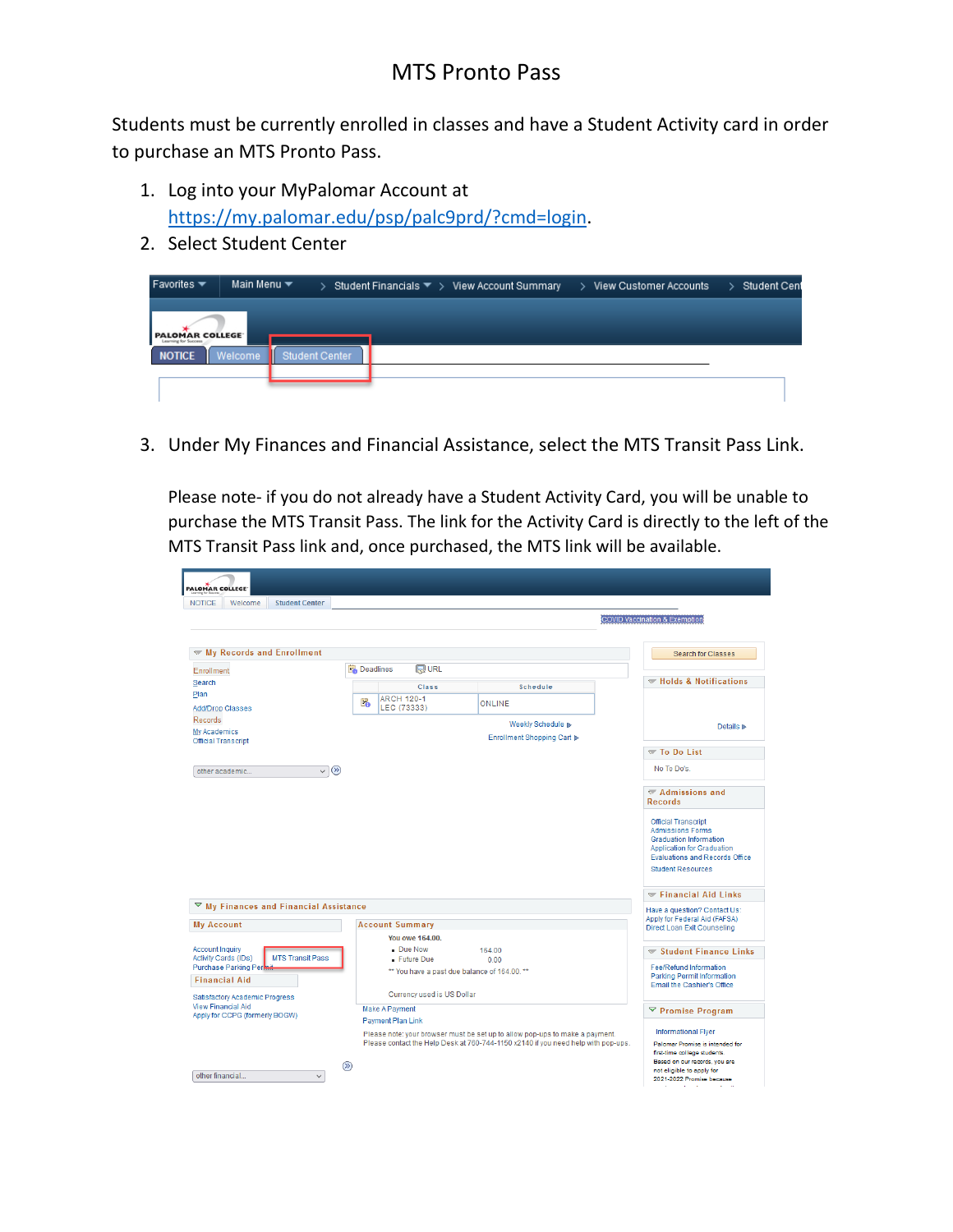## MTS Pronto Pass

- 4. Download the "Pronto-San Diego" app from the app store on your Smart Phone
- 5. If you are new to Pronto, open the App, Click "Sign Up" at the bottom.
- 6. Complete the sign-up process.

| <b>Sign Up</b>                                                                                                                                                        |  |
|-----------------------------------------------------------------------------------------------------------------------------------------------------------------------|--|
| Email*<br>(this will be your username)                                                                                                                                |  |
| First Name*<br>First Name                                                                                                                                             |  |
| Last Name*<br>Last Name                                                                                                                                               |  |
| Password*<br>Password<br>Show                                                                                                                                         |  |
| Password must be at least 8 characters, and contain<br>each of the following: one upper-case letter, one lower-<br>case letter, one number and one special character. |  |
| Confirm Password*<br>Confirm Password<br>Show                                                                                                                         |  |
| * Required Field                                                                                                                                                      |  |
| I agree to the Mobile App Terms.                                                                                                                                      |  |
| Your personal information will be used to maintain your<br>online account, communicate with you, provide e-tickets<br>and process payments.                           |  |
| <b>Continue</b>                                                                                                                                                       |  |
|                                                                                                                                                                       |  |

| Sign In                        |
|--------------------------------|
|                                |
| Email                          |
| Password                       |
| <b>SIGN IN</b>                 |
| Forgot password?               |
| OR-                            |
| Don't have an account? Sign up |

| <b>Select Security Questions</b> |  |
|----------------------------------|--|
| Security Question*               |  |
| Tap to Select                    |  |
| Answer*                          |  |
| Tap to Type                      |  |
|                                  |  |
| Security Question*               |  |
| Tap to Select                    |  |
| Answer*                          |  |
| Tap to Type                      |  |
| Sign up                          |  |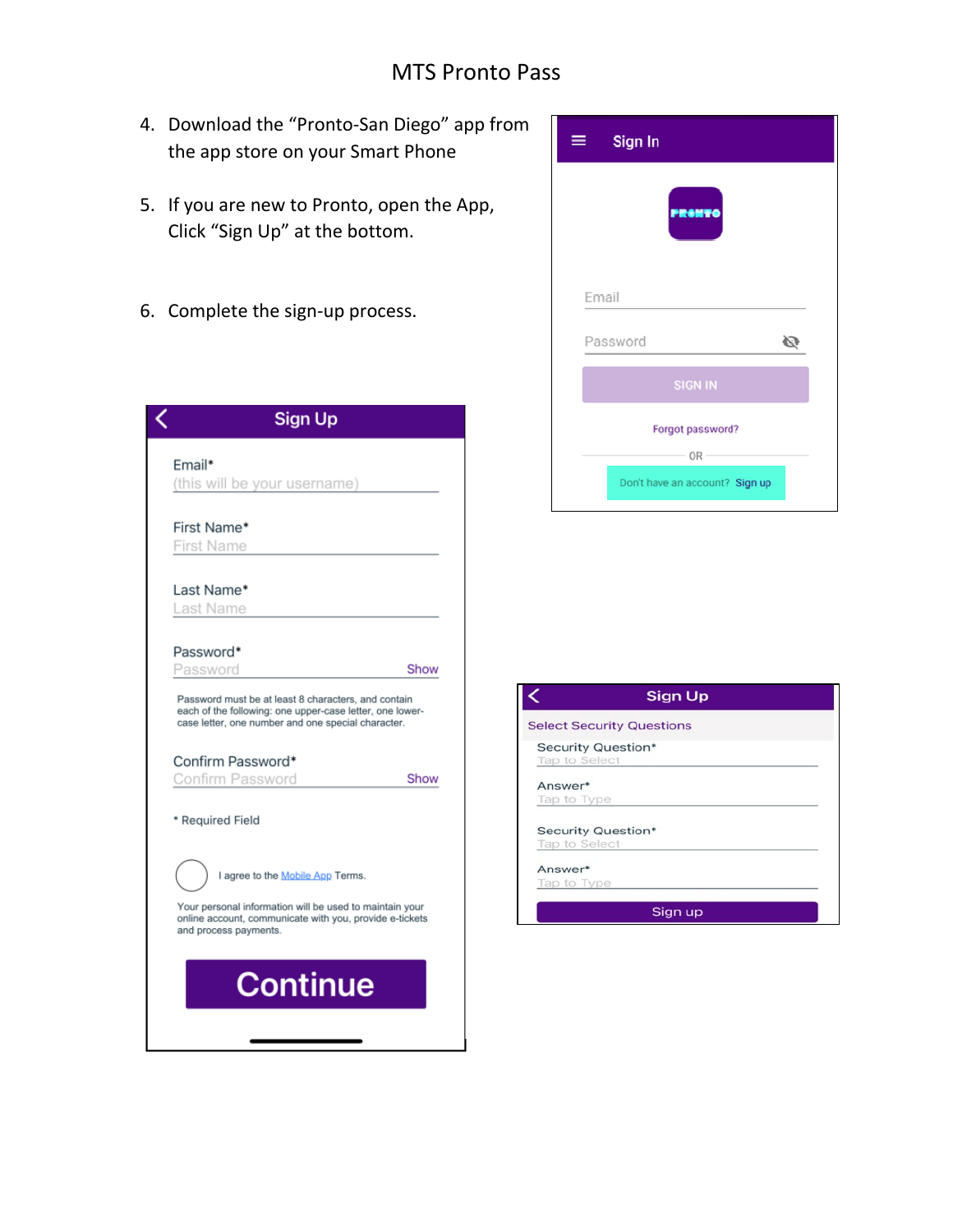## MTS Pronto Pass



□ □ □ : 7. Activate your account through an email sent to you from Pronto. The email will be sent to the address you used to sign up. Select "Activate My Account" in the email sent over.

8. After signing into the app, you are taken to the "Use" page. There, you will create a virtual card.